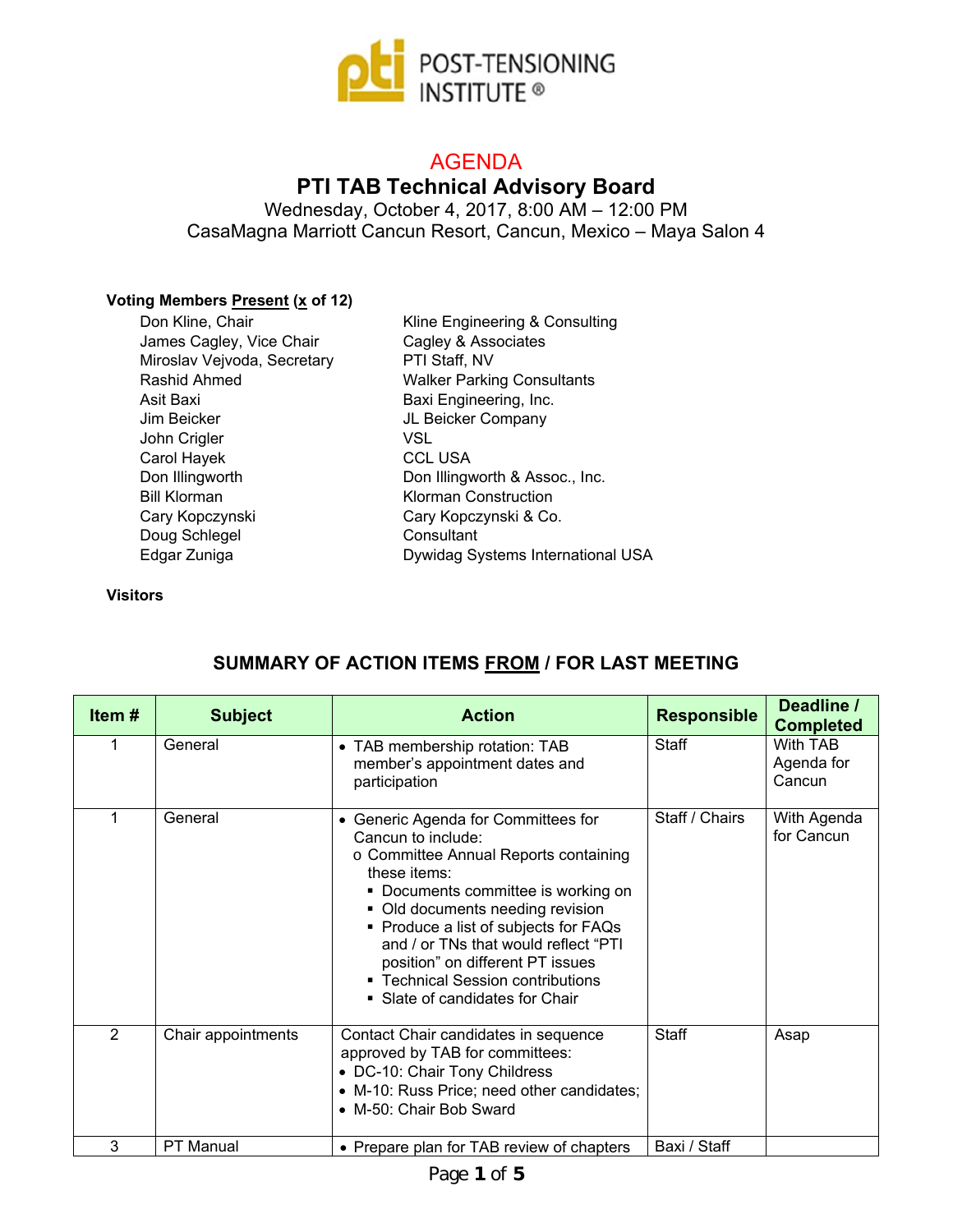|   |                          | • Select and assign 3 TAB Primary<br><b>Reviewers</b><br>• Select and assign outside reviewers                                                              |              |  |
|---|--------------------------|-------------------------------------------------------------------------------------------------------------------------------------------------------------|--------------|--|
| 4 | <b>FAQ Ballot</b>        | • DC-70 FAQs: send to staff latest version<br>• TAB Ballot DC-70 FAQs: Ready for TAB<br>ballot after Cancun.                                                | Baxi / Staff |  |
| 5 | <b>Educational Items</b> | Committees to include on their agenda;<br>see item 1 for these items identified on the<br>Annual Report.                                                    |              |  |
| 6 | 2018 PTI Convention      | Committee Chair Luncheon Agenda to<br>include:<br>• Committee Annual Report<br>• Chair rotation process<br>• Educational items and new member<br>engagement |              |  |

| Item#                           | <b>Expected Outcome /</b><br><b>Actions Taken</b>                                                                                                                                                                                                                                                                                                                                                                                                                                                 |
|---------------------------------|---------------------------------------------------------------------------------------------------------------------------------------------------------------------------------------------------------------------------------------------------------------------------------------------------------------------------------------------------------------------------------------------------------------------------------------------------------------------------------------------------|
| 1 - General                     |                                                                                                                                                                                                                                                                                                                                                                                                                                                                                                   |
| Introduction                    |                                                                                                                                                                                                                                                                                                                                                                                                                                                                                                   |
| <b>PTI Antitrust Policy</b>     |                                                                                                                                                                                                                                                                                                                                                                                                                                                                                                   |
| TAB membership rotation         | TAB member rotation: The goal is to achieve an<br>automatic rotation with the set terms. Important<br>factors to consider is the balance of interest and<br>expertise on TAB and continuity (not too many<br>members rotating off at the same time). TAB member<br>appointment dates and participation will be<br>distributed with the Cancun Agenda. There are some<br>potential candidates who are qualified and interested<br>in joining TAB. Current TAB members with year of<br>appointment: |
|                                 | Don Kline, Chair                                                                                                                                                                                                                                                                                                                                                                                                                                                                                  |
|                                 | James Cagley, Vice Chair                                                                                                                                                                                                                                                                                                                                                                                                                                                                          |
|                                 | Rashid Ahmed                                                                                                                                                                                                                                                                                                                                                                                                                                                                                      |
|                                 | Asit Baxi                                                                                                                                                                                                                                                                                                                                                                                                                                                                                         |
|                                 | Jim Beicker, 2012                                                                                                                                                                                                                                                                                                                                                                                                                                                                                 |
|                                 | John Crigler                                                                                                                                                                                                                                                                                                                                                                                                                                                                                      |
|                                 | Carol Hayek, 2012                                                                                                                                                                                                                                                                                                                                                                                                                                                                                 |
|                                 | Don Illingworth, 2015                                                                                                                                                                                                                                                                                                                                                                                                                                                                             |
|                                 | Bill Klorman, 2014                                                                                                                                                                                                                                                                                                                                                                                                                                                                                |
|                                 | Cary Kopczynski<br>Doug Schlegel                                                                                                                                                                                                                                                                                                                                                                                                                                                                  |
|                                 | Edgar Zuniga, 2012                                                                                                                                                                                                                                                                                                                                                                                                                                                                                |
|                                 |                                                                                                                                                                                                                                                                                                                                                                                                                                                                                                   |
| <b>Committee Annual Reports</b> | The Committee Annual Reports of all committees<br>should be on their agenda for Cancun, discussed<br>during the fall meeting, and submitted to TAB                                                                                                                                                                                                                                                                                                                                                |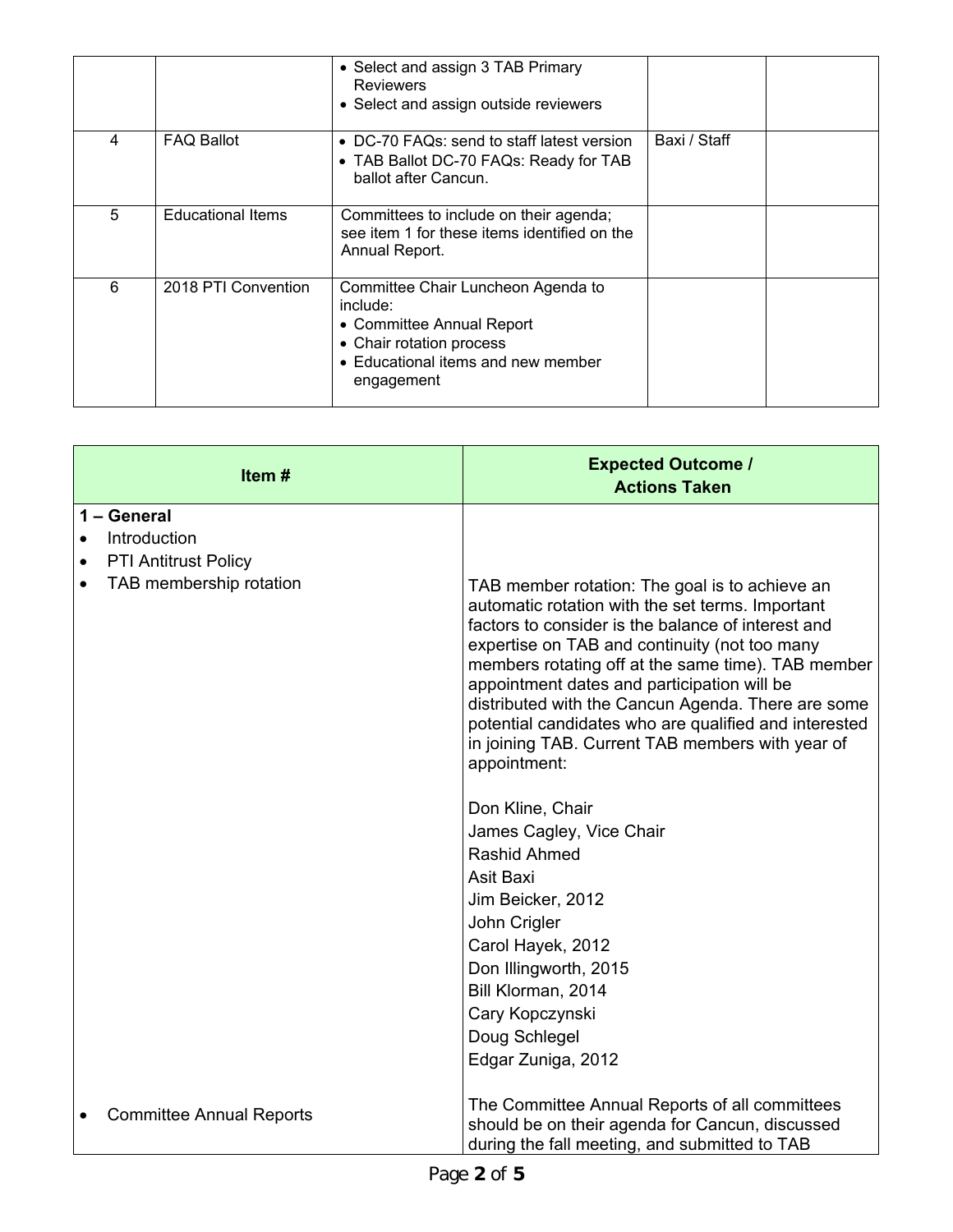| Item#                                                                                                                             | <b>Expected Outcome /</b><br><b>Actions Taken</b>                                                                                                                                                                                                                                                                                                                                                                                                                                                                                                                                                                                                                                                                                                                                                                                                                                                                                                                                                                                                                                                                                                                                                                                                                                                                                                                                                                |
|-----------------------------------------------------------------------------------------------------------------------------------|------------------------------------------------------------------------------------------------------------------------------------------------------------------------------------------------------------------------------------------------------------------------------------------------------------------------------------------------------------------------------------------------------------------------------------------------------------------------------------------------------------------------------------------------------------------------------------------------------------------------------------------------------------------------------------------------------------------------------------------------------------------------------------------------------------------------------------------------------------------------------------------------------------------------------------------------------------------------------------------------------------------------------------------------------------------------------------------------------------------------------------------------------------------------------------------------------------------------------------------------------------------------------------------------------------------------------------------------------------------------------------------------------------------|
|                                                                                                                                   | secretary for distribution to TAB after the fall meeting<br>in Cancun. This report should include all documents<br>the committee is working on, old documents that<br>need revisions, educational items, and possible<br>Technical Session contributions for the next<br>convention.                                                                                                                                                                                                                                                                                                                                                                                                                                                                                                                                                                                                                                                                                                                                                                                                                                                                                                                                                                                                                                                                                                                             |
| 2 – Chair Appointments<br>Approve list of candidates for:<br>M-10: List of candidates:<br>1) Russ Price<br>2)<br>3)               | $M-10$<br>After a debate, the following slate of candidates was<br>proposed:<br>1. Neel Khosa (declined)<br>2. Marc Khoury (declined)<br>3. Russ Price                                                                                                                                                                                                                                                                                                                                                                                                                                                                                                                                                                                                                                                                                                                                                                                                                                                                                                                                                                                                                                                                                                                                                                                                                                                           |
| 3: PT Manual<br>Review progress<br>$\bullet$<br>Make/confirm assignments with deadlines<br>$\bullet$<br>Balloting plan with dates | Baxi led the discussion on the PT Manual Chapter<br>updates. The following items were discussed:<br>• The updated table with chapters, lead author<br>assignments, and status was reviewed; Exhibit 3.<br>• Ballot on Chapters 5 & 9 was initiated in November<br>2016 and extended several times. Only 5 TAB<br>members returned ballot and 2 outside reviewers.<br>• Going forward, the following was discussed and<br>agreed on the PT Manual balloting:<br>A minimum of 3 thorough reviews are essential<br>$\circ$<br>for this document.<br>For each chapter, 3 Primary TAB Reviewers will<br>$\circ$<br>be identified that will be responsible for the<br>thorough review of the chapter. Other TAB<br>members and outside reviewers will also be<br>expected to provide a review.<br>The review comments will be compiled,<br>O<br>reviewed by TAB, decision made if publishable,<br>subject to compliance with TAB comments.<br>The chapter on Repair, Rehabilitation, and<br>Strengthening will be renamed to "Rehabilitation and<br>Strengthening of PT Structures". A point was made<br>that it may not be best strategically for the PT<br>industry to have in the flagship document a chapter<br>on repair, including grout repair, implying need for<br>repairs, which could be exploited by competing<br>systems proponents. This chapter will be finalized<br>considering this potential impact. |
| 4: FAQ Ballot<br>Review final version of DC-70 FAQs<br>TAB Ballot DC-70 FAQs                                                      | The DC-70 FAQs will be balloted after Cancun.                                                                                                                                                                                                                                                                                                                                                                                                                                                                                                                                                                                                                                                                                                                                                                                                                                                                                                                                                                                                                                                                                                                                                                                                                                                                                                                                                                    |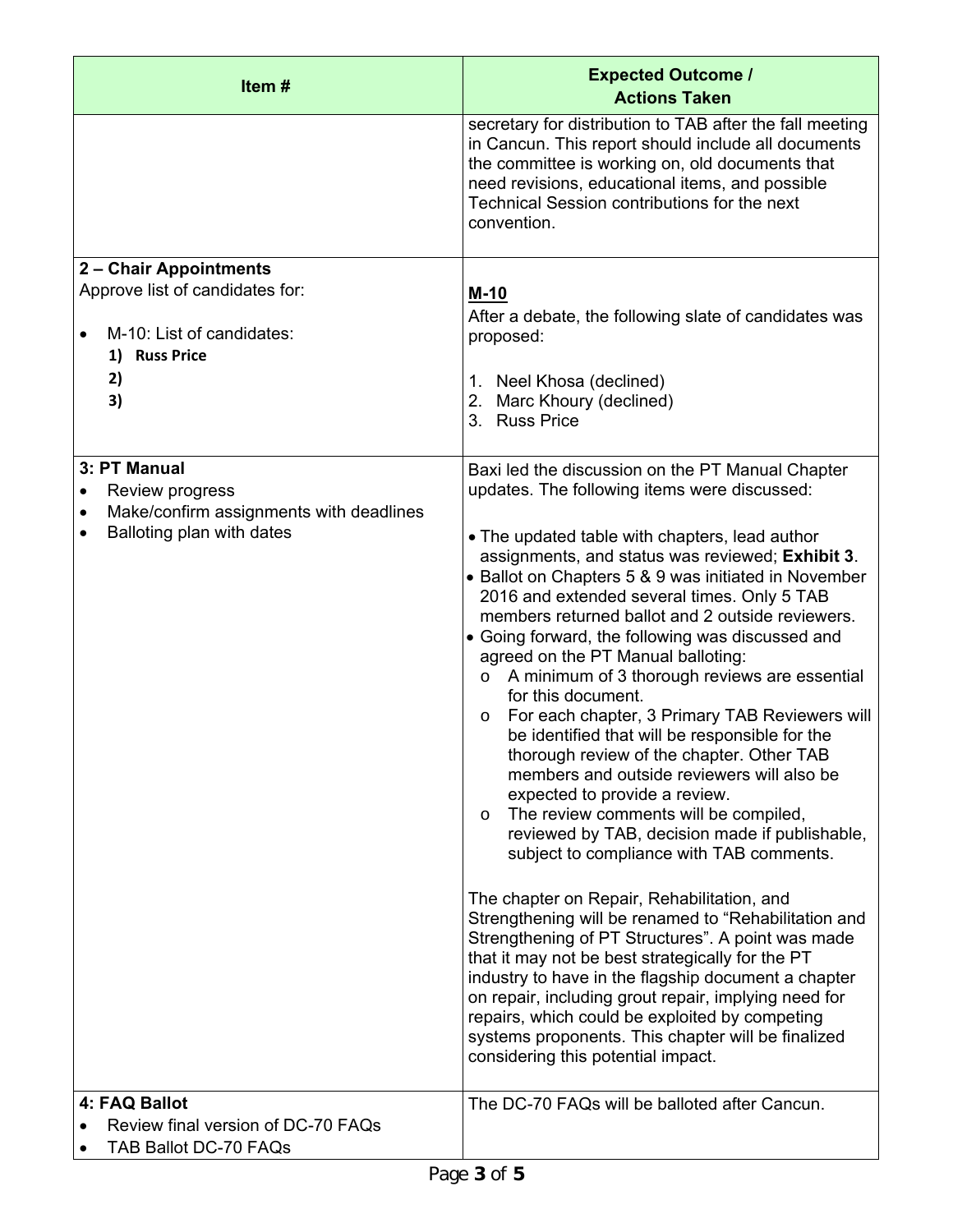| Item#                                                                                                                                                                                                                                                                                                                                                                                                                                                                                                                                                                                                                           | <b>Expected Outcome /</b><br><b>Actions Taken</b>                                                                                                                                                                                                                                                                                                                                                                                                                                                                                                                                                                                                                                                                                                                                                                                                                                                                                                                                                                                                                                                                                                                                                                                                                                                                                            |  |
|---------------------------------------------------------------------------------------------------------------------------------------------------------------------------------------------------------------------------------------------------------------------------------------------------------------------------------------------------------------------------------------------------------------------------------------------------------------------------------------------------------------------------------------------------------------------------------------------------------------------------------|----------------------------------------------------------------------------------------------------------------------------------------------------------------------------------------------------------------------------------------------------------------------------------------------------------------------------------------------------------------------------------------------------------------------------------------------------------------------------------------------------------------------------------------------------------------------------------------------------------------------------------------------------------------------------------------------------------------------------------------------------------------------------------------------------------------------------------------------------------------------------------------------------------------------------------------------------------------------------------------------------------------------------------------------------------------------------------------------------------------------------------------------------------------------------------------------------------------------------------------------------------------------------------------------------------------------------------------------|--|
|                                                                                                                                                                                                                                                                                                                                                                                                                                                                                                                                                                                                                                 |                                                                                                                                                                                                                                                                                                                                                                                                                                                                                                                                                                                                                                                                                                                                                                                                                                                                                                                                                                                                                                                                                                                                                                                                                                                                                                                                              |  |
| 5: Educational Items<br>Revise and update documents older than 6<br>years<br>Revise and update FAQs and TNs older than<br>$\bullet$<br>4 years<br>Develop library of selected FAQs with focus<br>$\bullet$<br>on PTI position on all PT applications<br>Identify research needs for PT<br>$\bullet$<br>Solicit support from stakeholders for<br>$\bullet$<br>financing, per project<br>Develop a course for PTI Building Design<br>$\bullet$<br>and compile required webinar modules and<br>course materials<br>Develop a course for PT SOG Design and<br>$\bullet$<br>compile required webinar modules and<br>course materials | This item is partially covering the goals from the PTI<br>Strategic Plan. The following was discussed:<br>$\bullet$<br>The need for educational material will be<br>advertised where ever possible; specifically,<br>during committee meetings and during the Chair<br>Luncheon; it will be placed on the respective<br>agenda.<br>Committees need to review their documents and<br>$\bullet$<br>identify those needing updates or revisions. This<br>will be on their generic agenda for Cancun.<br>Committees should assign reviews and revisions<br>$\bullet$<br>of documents to TGs of new associate members,<br>giving them a task in their area of expertise, and<br>giving them an opportunity to establish<br>themselves on the committee and possibly<br>advance to voting membership.<br>Task for committees to accomplish before<br>$\bullet$<br>Cancun: Produce a list of subjects for FAQs and /<br>or TNs that would reflect "PTI position" on<br>different PT issues.<br>The PM (Professional Member) committee<br>$\bullet$<br>conducted a survey of its members to identify<br>items PTI should address or focus on. The<br>results of this survey are in Exhibit 5.<br>Webinars will be developed including the<br>following subjects:<br><b>Barrier cables</b><br>$\circ$<br>SOG<br>O<br>Design examples, etc.<br>$\circ$ |  |
| 6-2018 PTI Convention<br><b>Technical Sessions</b><br><b>Committee Chair Luncheon</b>                                                                                                                                                                                                                                                                                                                                                                                                                                                                                                                                           | Although the Technical Sessions consist of high<br>quality presentations they are typically finalized in the<br>last few weeks before the convention.<br>If the session presentations were available a few<br>months before the convention, the Technical Session<br>program would help raise the interest in the<br>convention and attendance.<br>TAB members agreed to try to solicit contributions<br>from outside of PTI membership with the goal of<br>having most presentations lined up by the end of the<br>year.<br>Also, staff will include on the draft agenda for<br>committees an item to discuss possible contributions                                                                                                                                                                                                                                                                                                                                                                                                                                                                                                                                                                                                                                                                                                        |  |